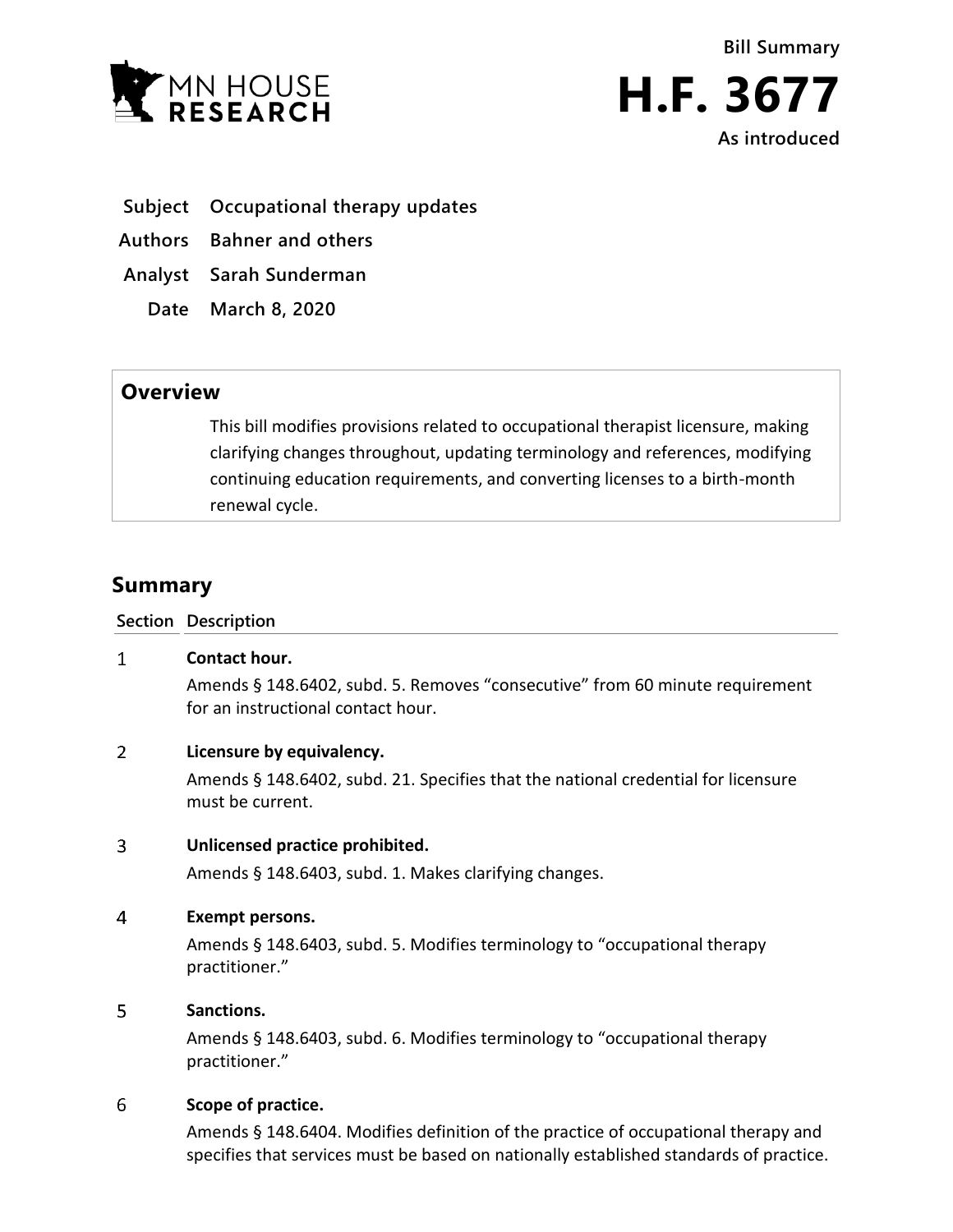# **Section Description**

#### $\overline{7}$ **Licensure application requirements: procedures and qualifications.**

Amends § 148.6405. Specifies that a person who was previously certified by the National Board for Certification in Occupational Therapy may apply for licensure by reciprocity; makes clarifying changes.

# 8 **Persons certified by National Board for Certification in Occupational Therapy.**

Amends § 148.6412, subd. 2. Removes obsolete dates.

#### 9 **Licensure by reciprocity.**

Amends § 148.6415. Adds clarifying language relating to certification by the National Board for Certification in Occupational Therapy.

#### 10 **Supervision required.**

Amends § 148.6418, subd. 4. Modifies terminology from "treatment" to "intervention." Specifies that supervision following demonstrated service competency must occur at least every ten intervention days or 30 calendar days, whichever is sooner.

## 11 **Applications for licensure.**

Amends § 148.6420, subd. 1. Adds email address to application requirements; removes number of hours worked from work history requirement.

# $12$ **Applicants credentialed in another jurisdiction.**

Amends § 148.6420, subd. 4. Makes clarifying changes.

#### 13 **Action on applications for licensure.**

Amends § 148.6420, subd. 5. Removes advisory council language.

#### 14 **Licensure renewal.**

Amends § 148.6423. Makes clarifying changes. Adds subdivisions converting the license renewal cycle to a two-year cycle, with renewal due on the last day of each licensee's birth month, beginning January 1, 2021. Requires fees related to conversion period, and specifies that new subdivisions 4, 5, 7, and 8 expire December 31, 2023.

#### 15 **Licensure renewal after licensure expiration date.**

Amends § 148.6425, subd. 2. Makes clarifying changes.

#### 16 **Change of name, address, or employment.**

Amends § 148.6428. Adds email address to contact information changes requiring a licensee to inform the board; makes clarifying changes.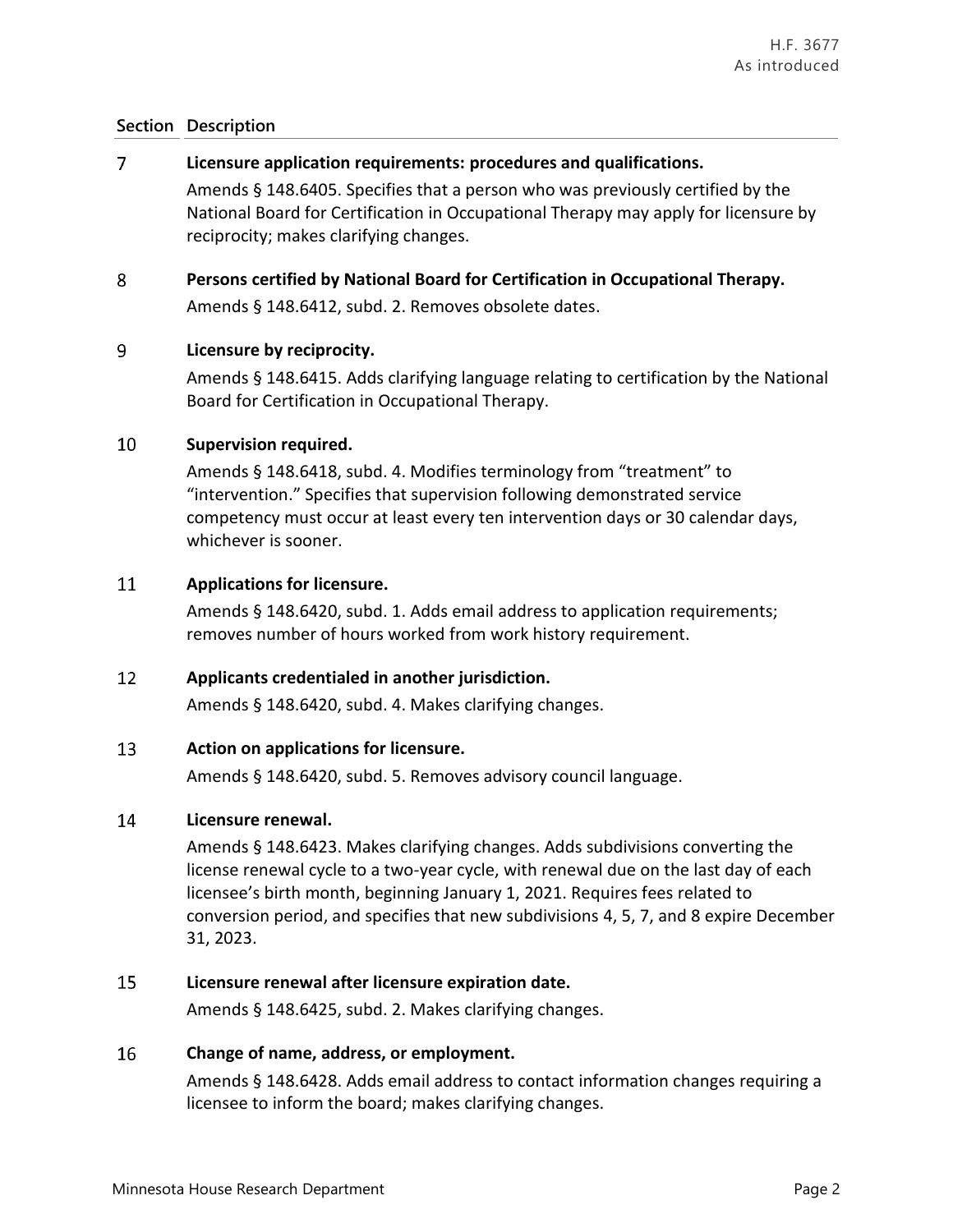# **Section Description**

#### 17 **Delegation of duties; assignment of tasks.**

Amends § 148.6430. Modifies terminology from "treatment" to "intervention;" makes clarifying change.

#### 18 **Intervention.**

Amends § 148.6432, subd. 3. Modifies terminology from "treatment" to "intervention" and makes clarifying changes. Modifies timeline for face-to-face collaboration between an occupational therapist and occupational therapy assistant.

## 19 **Coordination of services.**

Amends § 148.6435. Makes clarifying changes, modifies terminology from "treatment" to "intervention." Removes paragraph requiring occupational therapists to communicate a written occupational therapy plan of care with appropriate health care professionals within 14 days of treatment initiation.

## 20 **Continuing education requirements.**

Amends § 148.6443. Removes paragraph relating to contact hours for continuing education. Adds language to subdivision 2 specifying standards for continuing education to be accepted by the board; makes clarifying changes to continuing education requirements, acceptable activities, documentation, reporting, verification of attendance, waiver or deferment, and penalties for noncompliance.

#### 21 **Penalty fees.**

Amends § 148.6445, subd. 11. Modifies penalty fees and requirements for failing to submit a requested continuing education report by the due date, without changing fee amounts; removes obsolete dates.

# $22$ **Grounds for denial of licensure or discipline.**

Amends § 148.6448, subd. 1. Modifies terminology from "treatment" to "intervention."

# $23<sup>°</sup>$ **Investigation of complaints.**

Amends § 148.6448, subd. 2. Adds cross-reference.

#### 24 **Qualifications of board members.**

Amends § 148.6449, subd. 2. Makes clarifying changes.